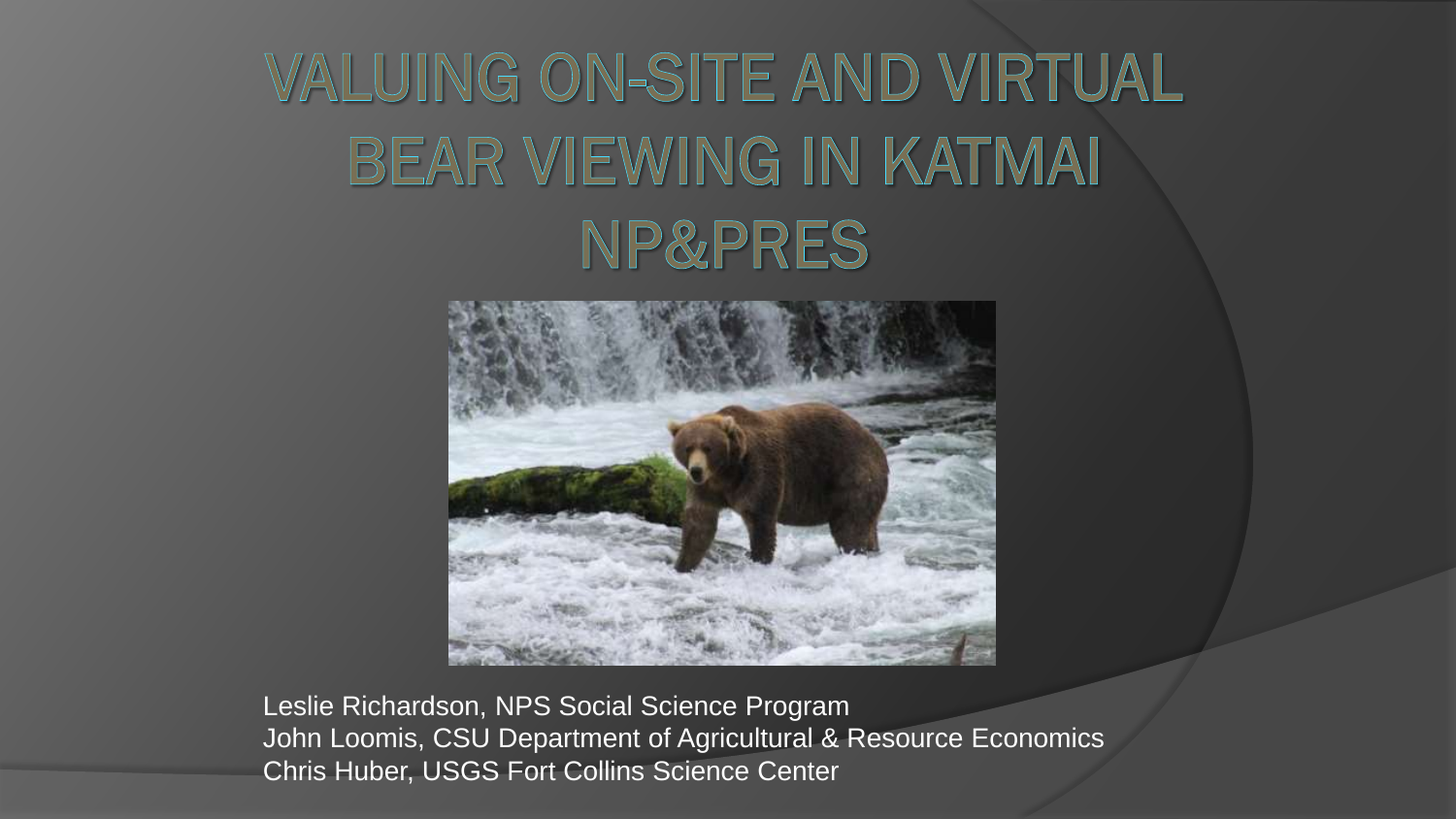# **Background**

- More and more people are using National Park Service websites for:
	- $\triangleright$  Trip planning
	- $\triangleright$  Education
	- $\triangleright$  Viewing landscapes and features through one of the 76 webcams
- **These off-site, virtual** experiences may either complement or substitute trips to national parks
- NPS is interested in knowing more about these 'virtual visitors'

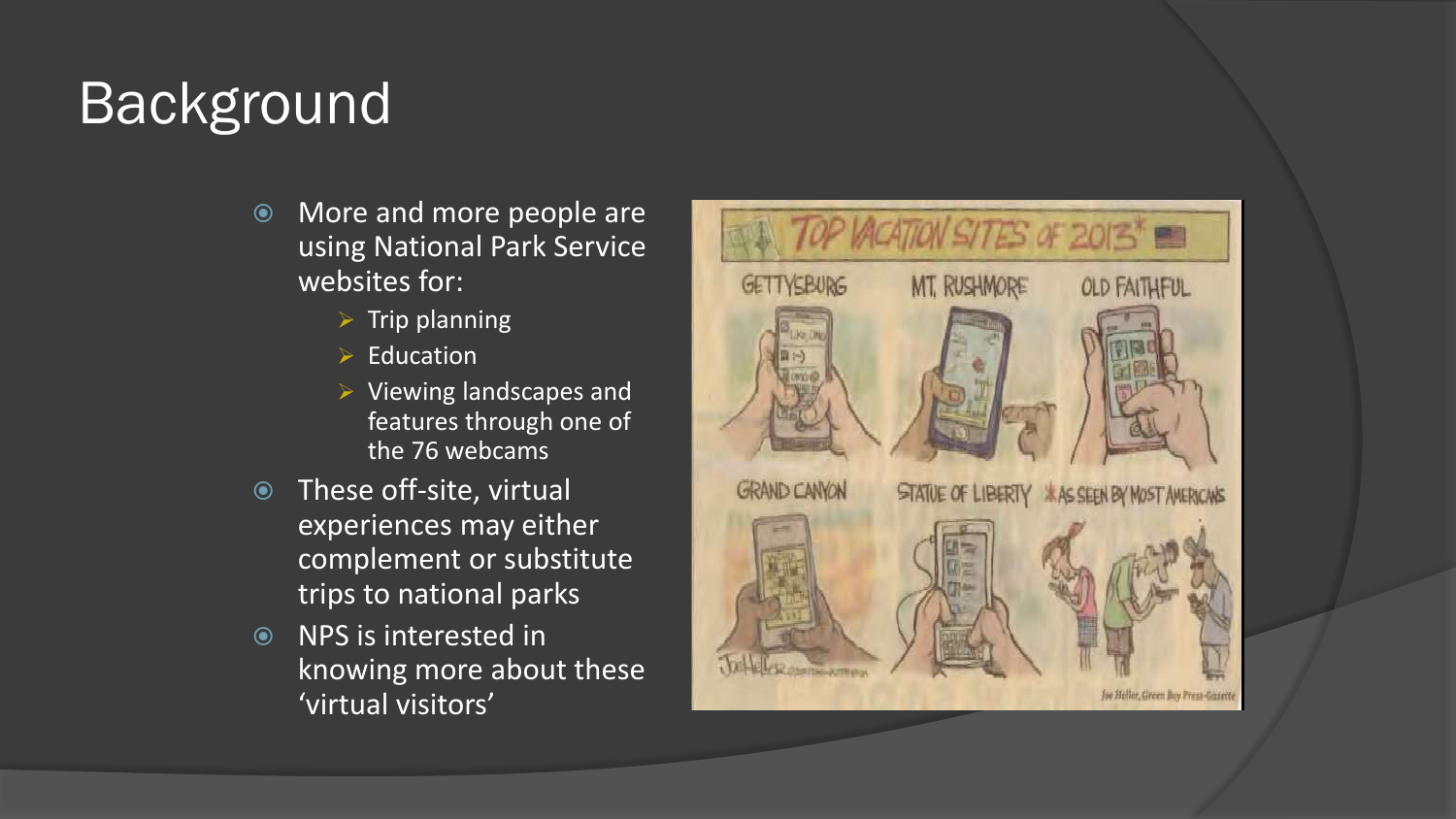# Background

- Primary goals
	- $\triangleright$  Explore methods that can be used to value people's use of NPS websites and webcams
	- ▶ Case study of Katmai NP&PRES bear webcams
- Secondary goal
	- Value on-site bear viewing at Katmai NP&PRES

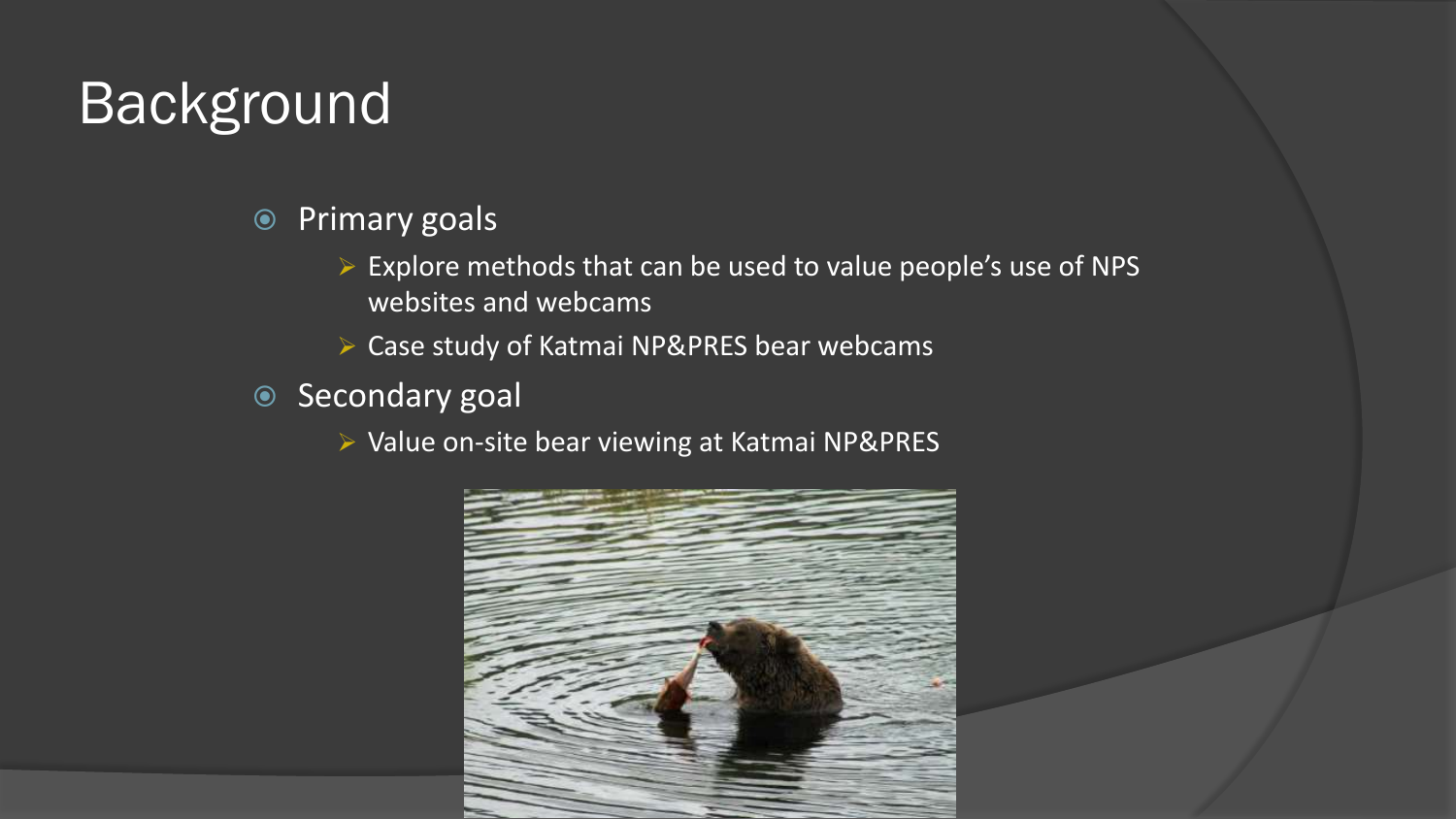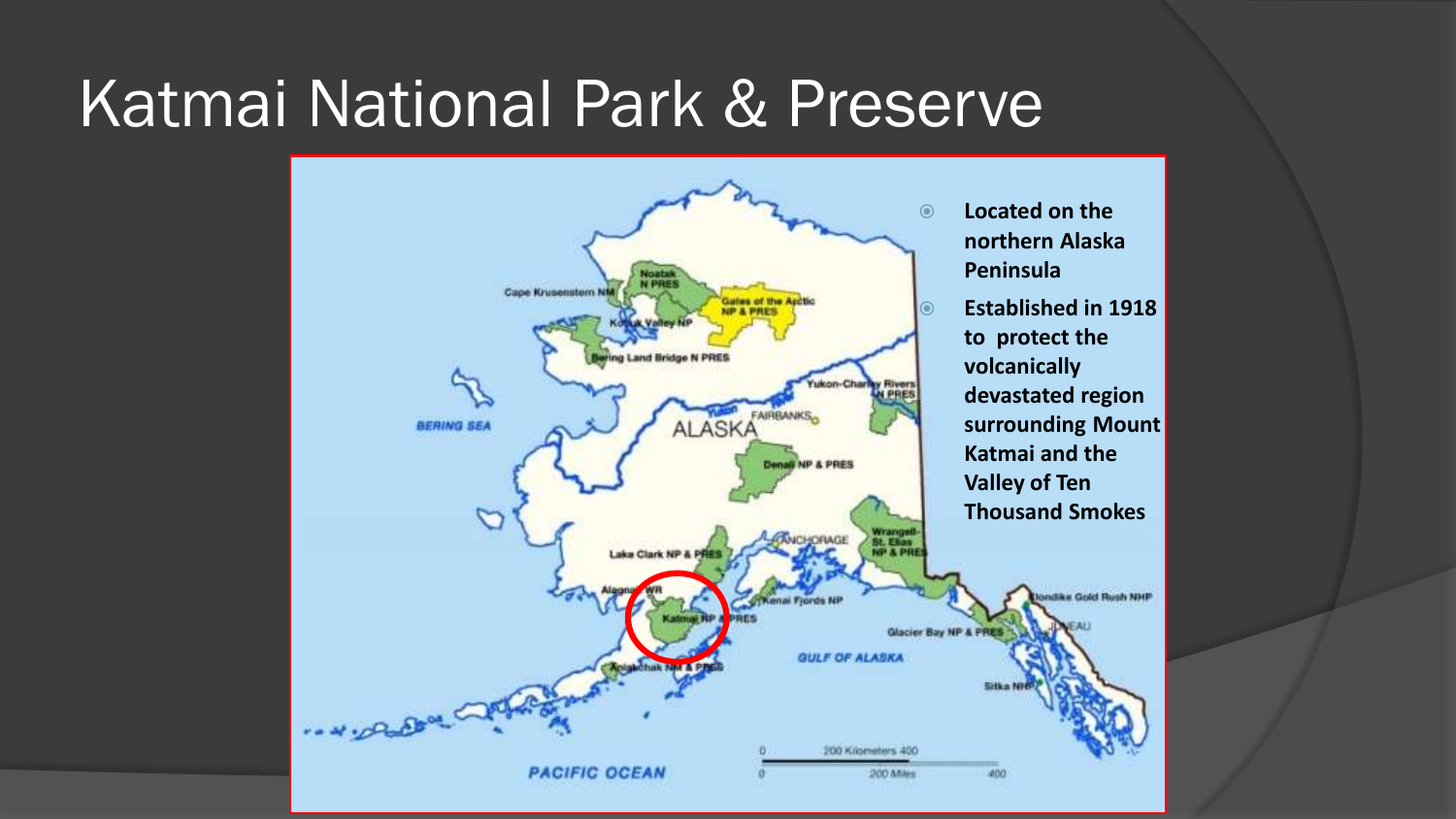- **◎ Over 4 million** acres
- Accessed only by plane or boat
- **Some visitors** come for the fishing or remote backcountry hiking…

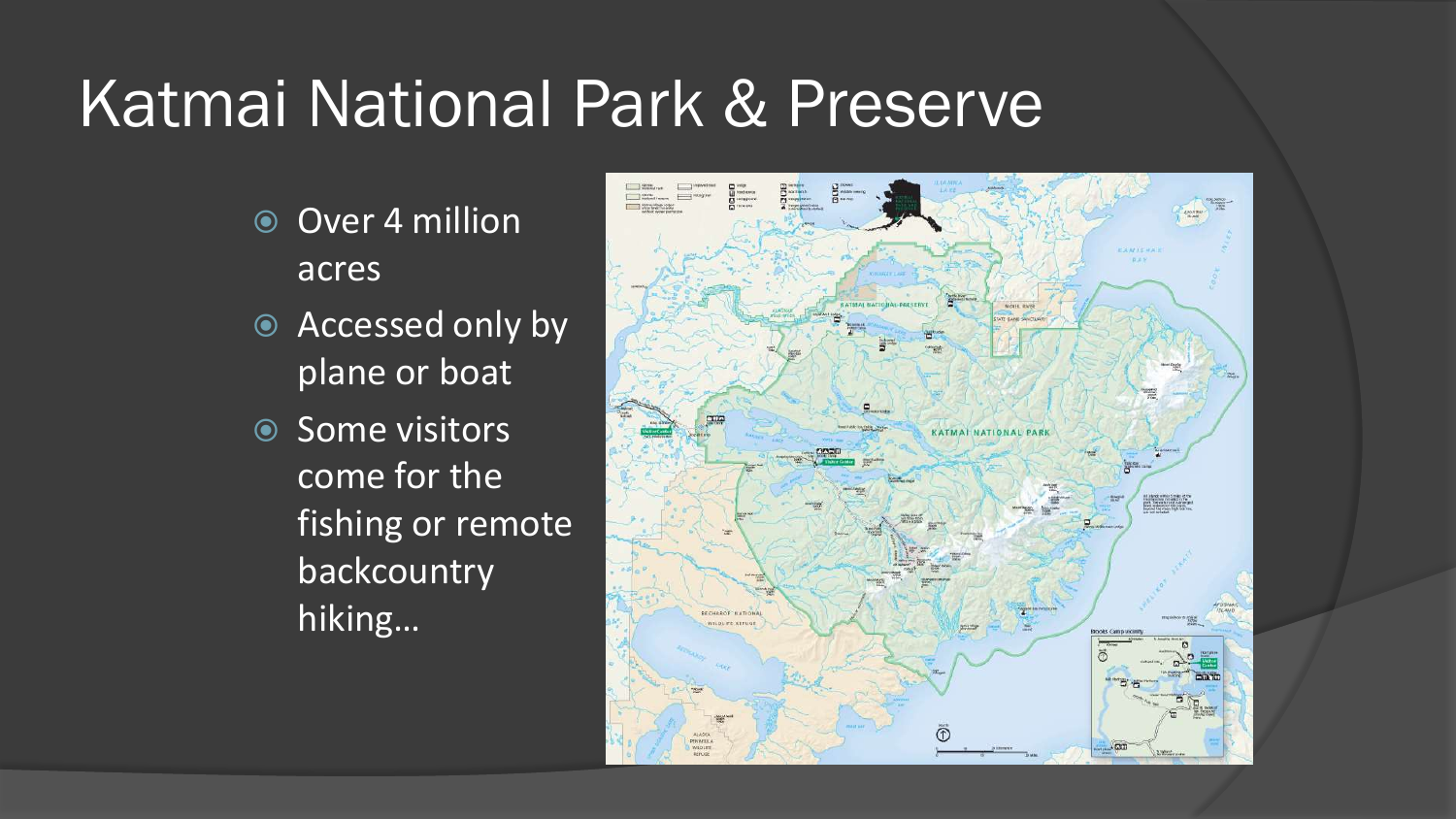- …but the majority of visitors come for the worldrenowned brown bear viewing at Brooks Camp!
- High concentrations of bears congregate to feed on sockeye salmon in the Brooks River late June –July and again in September

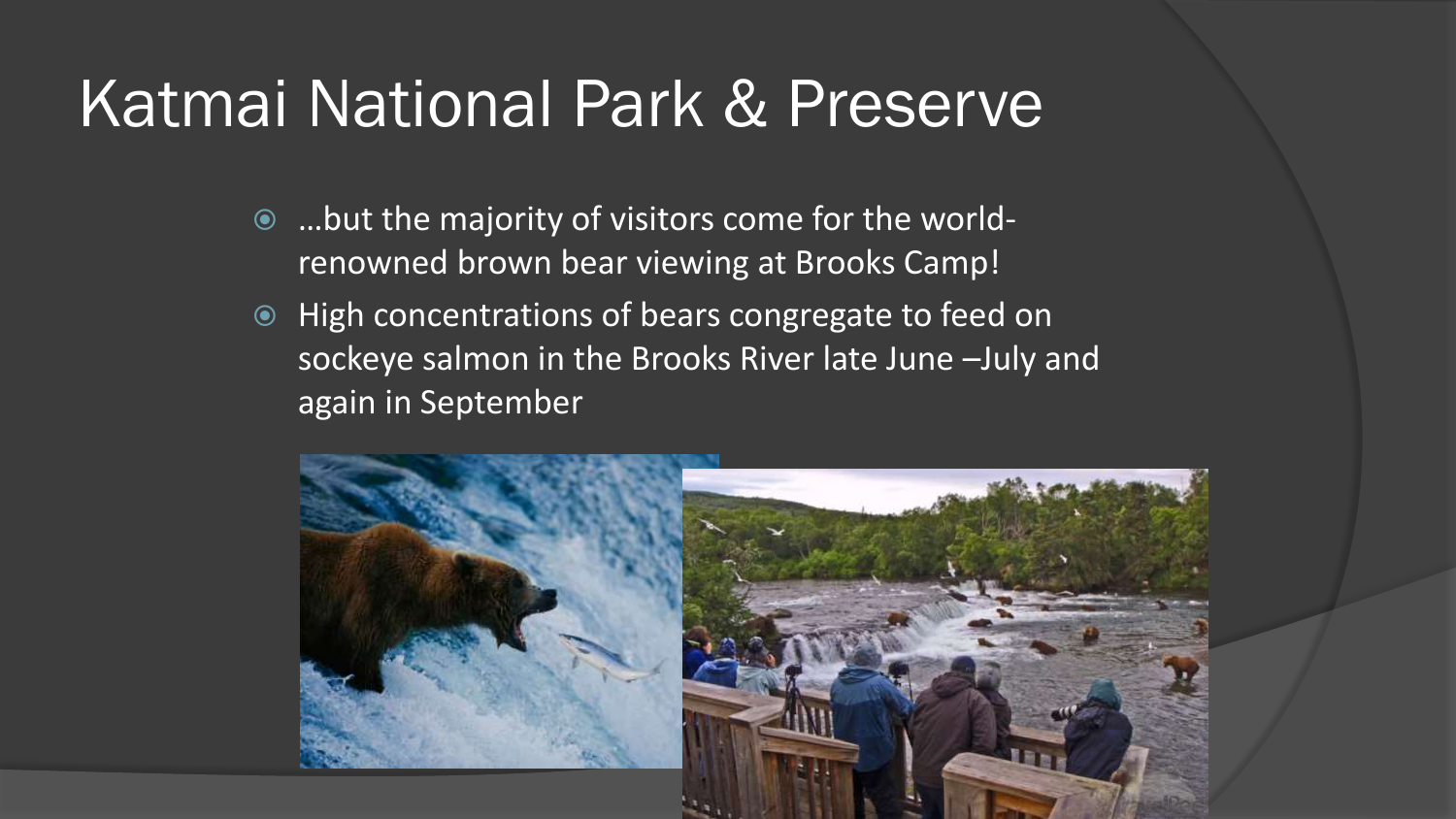- Viewing platforms are set up along the River
- Most visitors come on day trips or stay in the designated campground or lodge

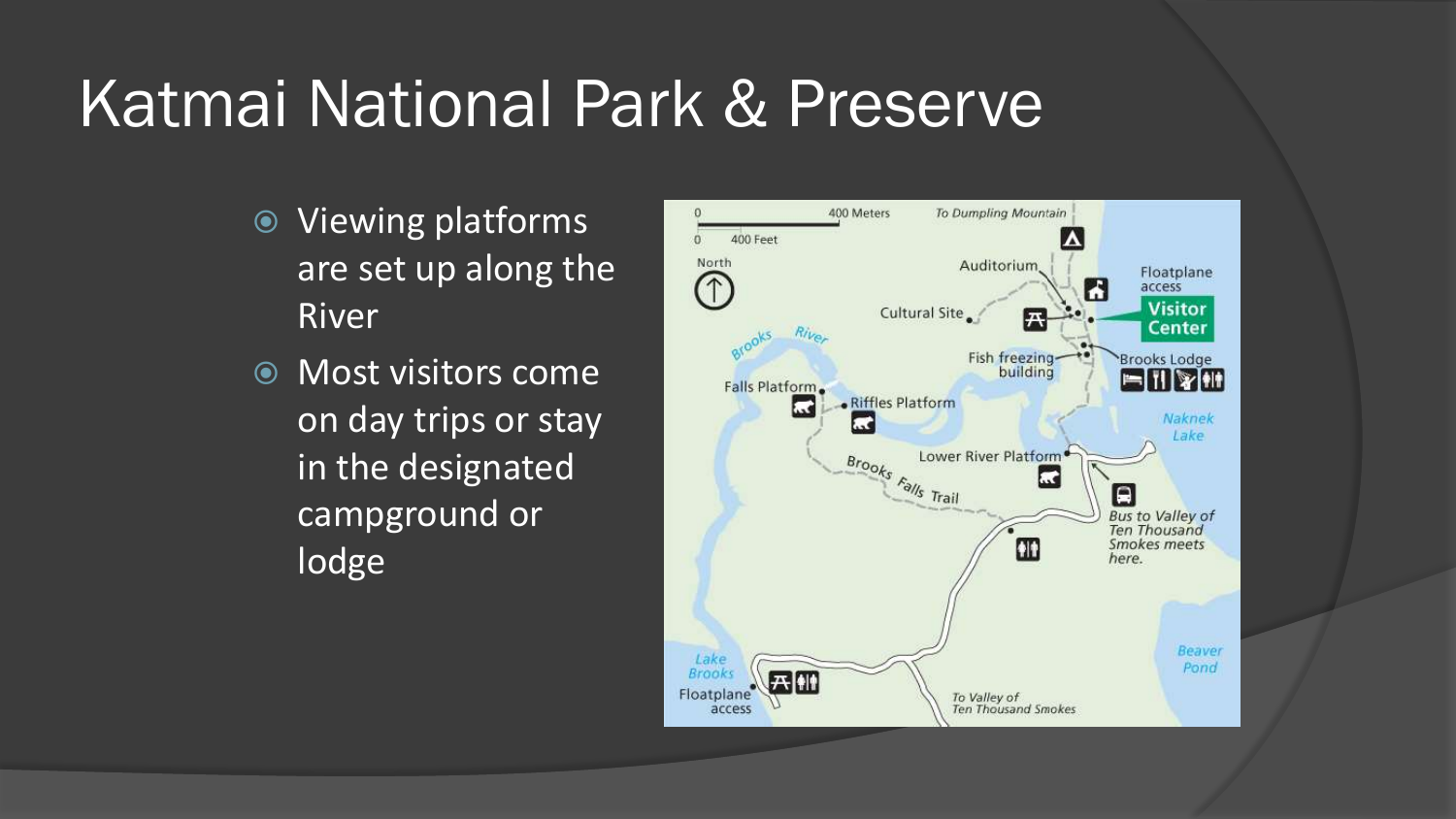Travel cost (TC) model – consumer surplus for access to a recreation site is estimated by relating the quantity of trips taken to the cost of reaching the site

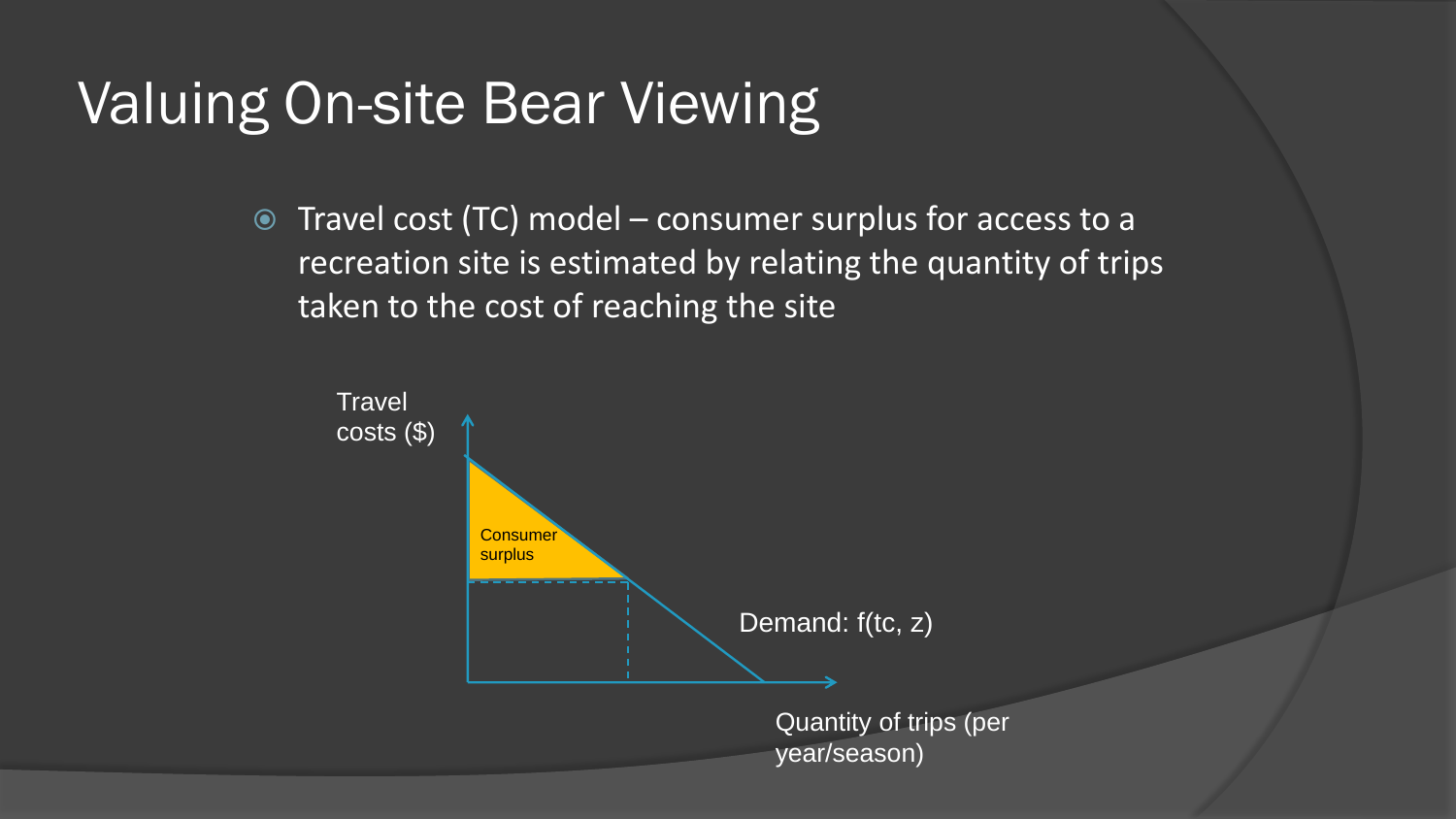- Primary source of data was a 2014 Katmai NP&PRES visitor survey (Strawn and Le, 2015)
	- Administered June  $14$  September 30, 2014
	- $\triangleright$  Mail-back
	- $\triangleright$  More than half were distributed at Brooks Camp
	- $>$  55% response rate for all sampling sites and 61% for Brooks Camp
- Questions relevant to TC model include number of trips taken to Katmai, home zip code, mode of travel, and demographics

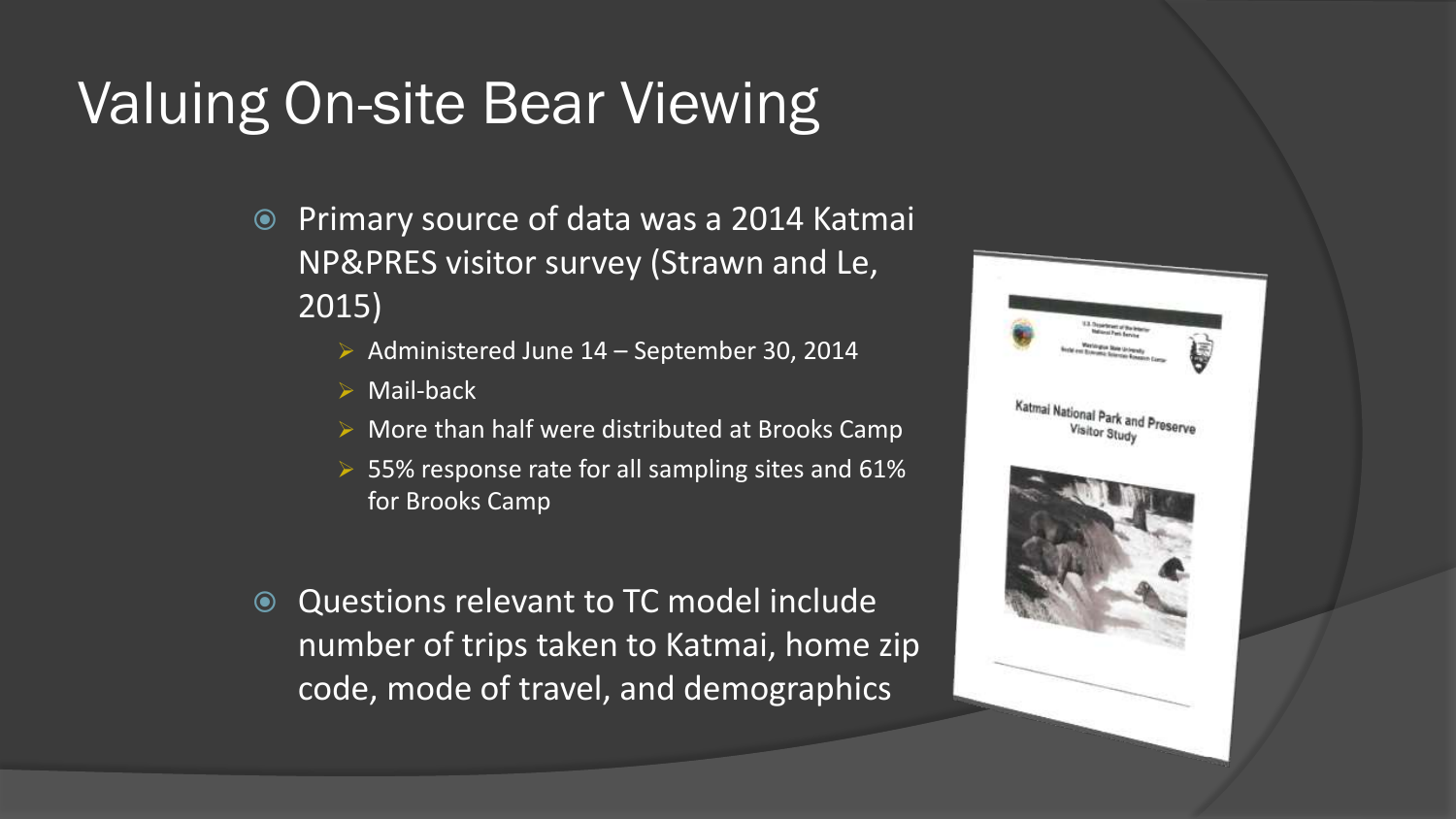- TC models can be difficult for national parks because many visitors come only once a year
- Other options:

Ask visitors to report # of trips taken over a multi-year timeframe and use this as the dependent variable

On-site TCM – dependent variable is number of days and costs of interest are on-site costs (Bell & Leeworthy, 1990)

Redefine dependent variable as *Persontrips,* which is the # of trips taken in the last year multiplied by group size (Bowker et al., 1996)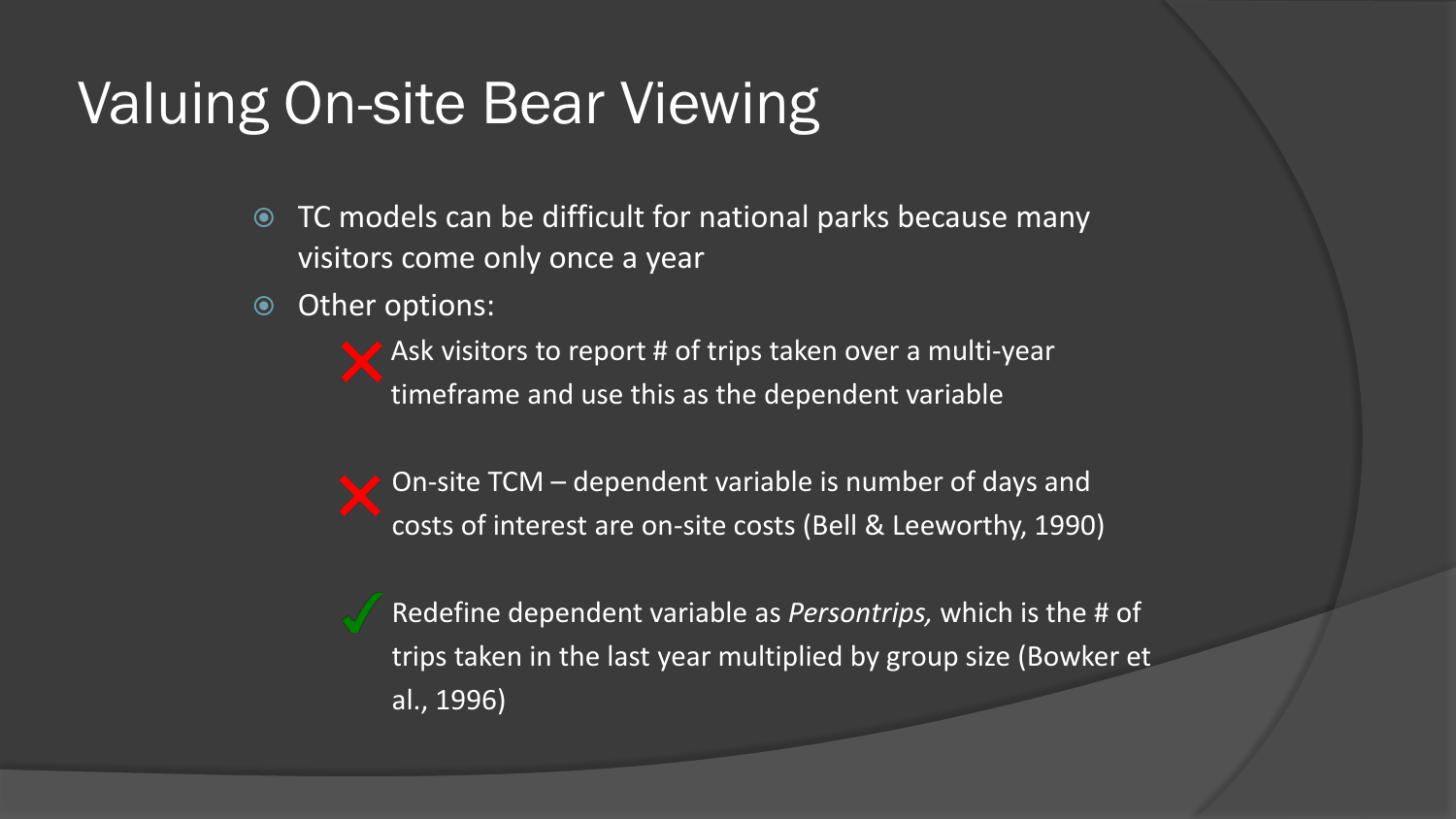- Travel cost calculated as:
	- $\triangleright$  Roundtrip miles from respondent's home zip code to Anchorage\*\$0.1587
	- $\triangleright$  Plus opportunity cost of time (1/3 of wage rate)
	- $\triangleright$  Adjusted based on the proportion of total trip days spent at the park compared to other sites in AK
	- $\triangleright$  Plus a fixed cost of \$744 to account for travel from Anchorage to the park

#### Demand equation:

 $Person$   $Trips = exp \left( \frac{B_0 + B_1 TravelCost + B_2 Income + B_3Age + B_4Generator + B_5 Education}{+ B_6 NonParkDays + B_7 Guide + B_8 Photo + B_9 WildlifeView + B_{10} BearViewPark} \right)$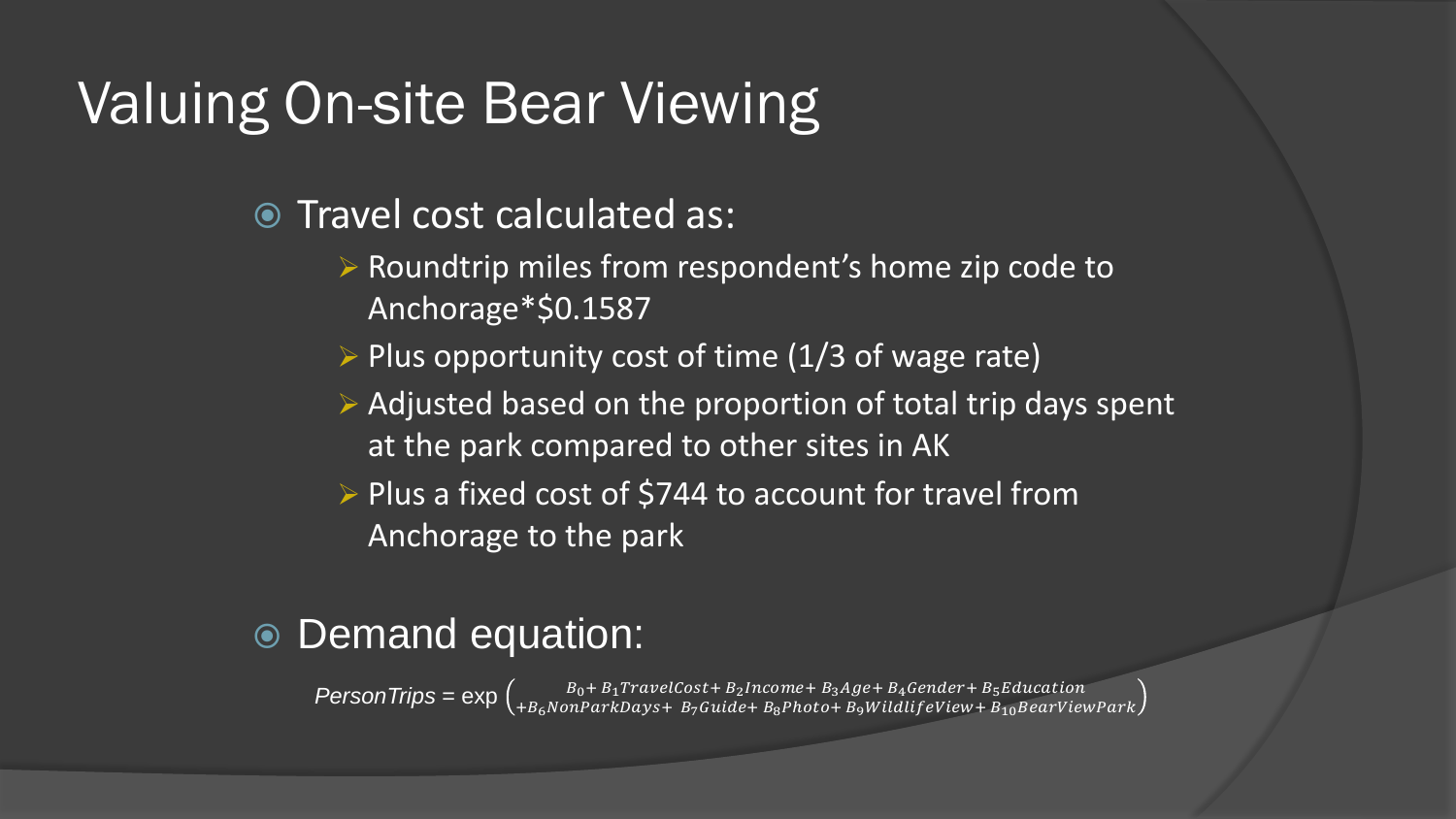#### **◎ Results**

| CS per group per trip  | \$1,300 |
|------------------------|---------|
| CS per person per trip | \$630   |
| CS per person per day  | \$290   |

 Applying this value to 40% of ~31,000 visitors that came to the park from June-Sept., 2014 results, in an aggregate value of \$7.8 million

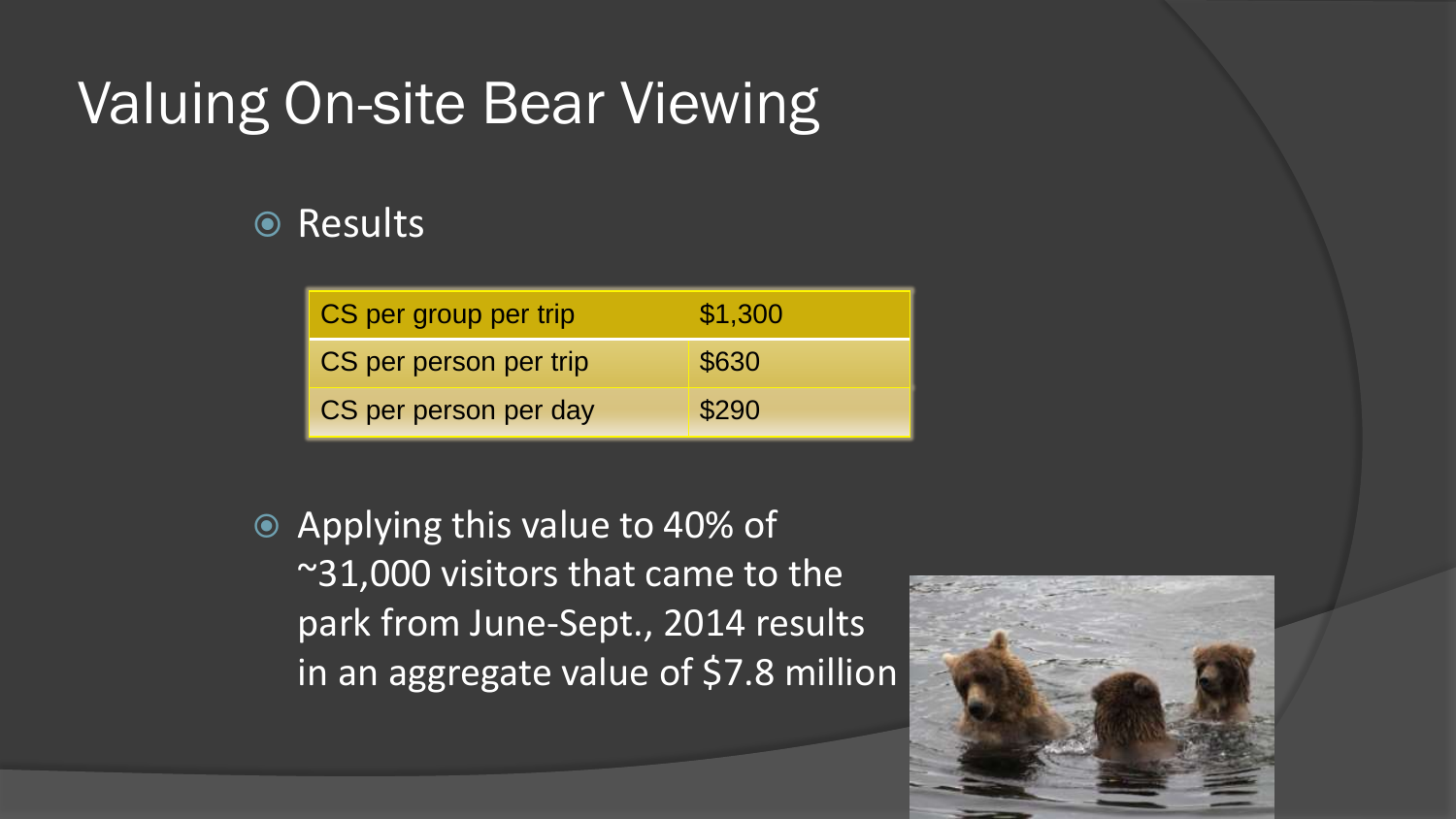### Valuing Virtual Bear Viewing

- People don't have to travel all the way to Katmai to see these bears!
- They can view the bears through webcams hosted by explore.org
- <sup>O</sup> In 2015, people spent more than 2.4 million hours watching the cams

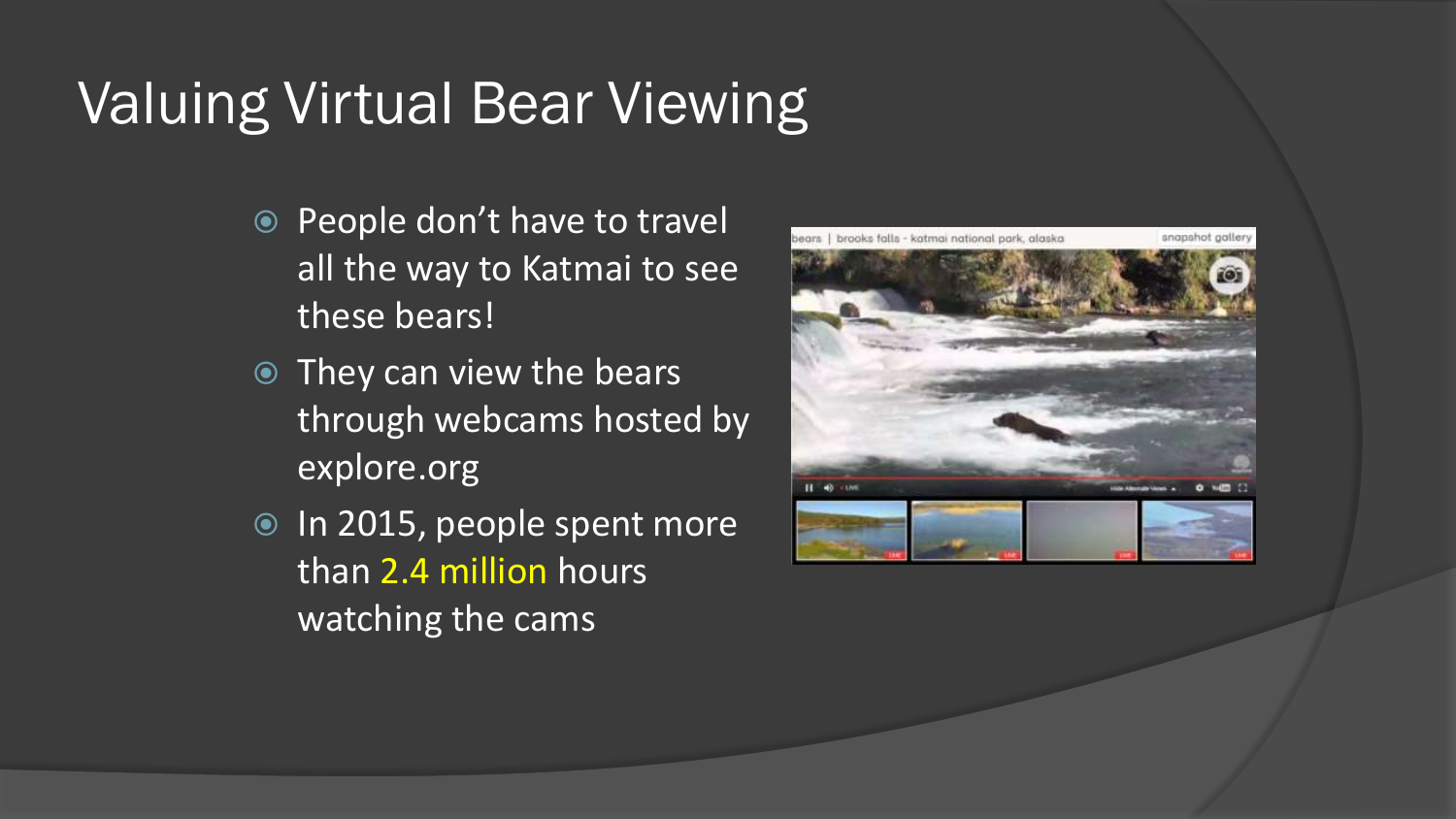### Valuing Virtual Bear Viewing

#### Four approaches identified:

- *1) Benefit transfer approach*  adjust the on-site viewing value to get an hourly on-site value, and apply to hours of web viewing
- *2) Price ratio valuation adjustment approach*  adjust hourly onsite value using a ratio based on the price of virtual use to the price of the same live event
- *3) Time valuation approach -* value the web use based on the opportunity cost of time (Goolsbee and Klenow, 2006)
- *4) Stated preference survey -* value web use directly using a stated preference method such as CVM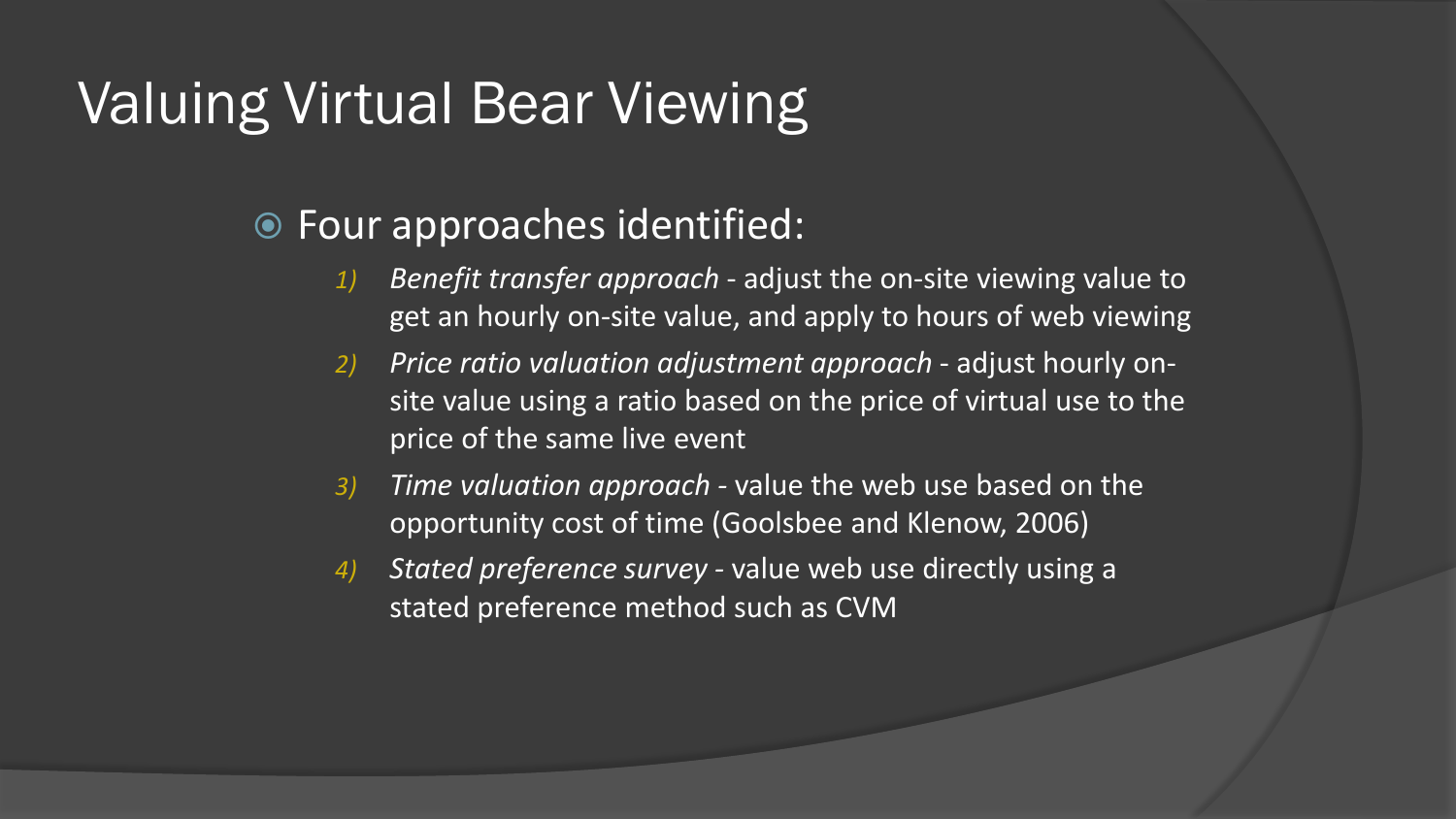# Valuing Virtual Bear Viewing

#### **◎ Results**

*1) Benefit transfer approach*  $$36.25/hr. * 2.4M hrs. = $87 million$ 

*2) Price ratio valuation adjustment approach*   $$36.25/hr. * 0.125 * 2.4M hrs. = $11 million$ 

*3) Time valuation approach*

 $$6.6$$  to  $$10/hr.$  \* 2.4M hrs. =  $$16 - $24$  million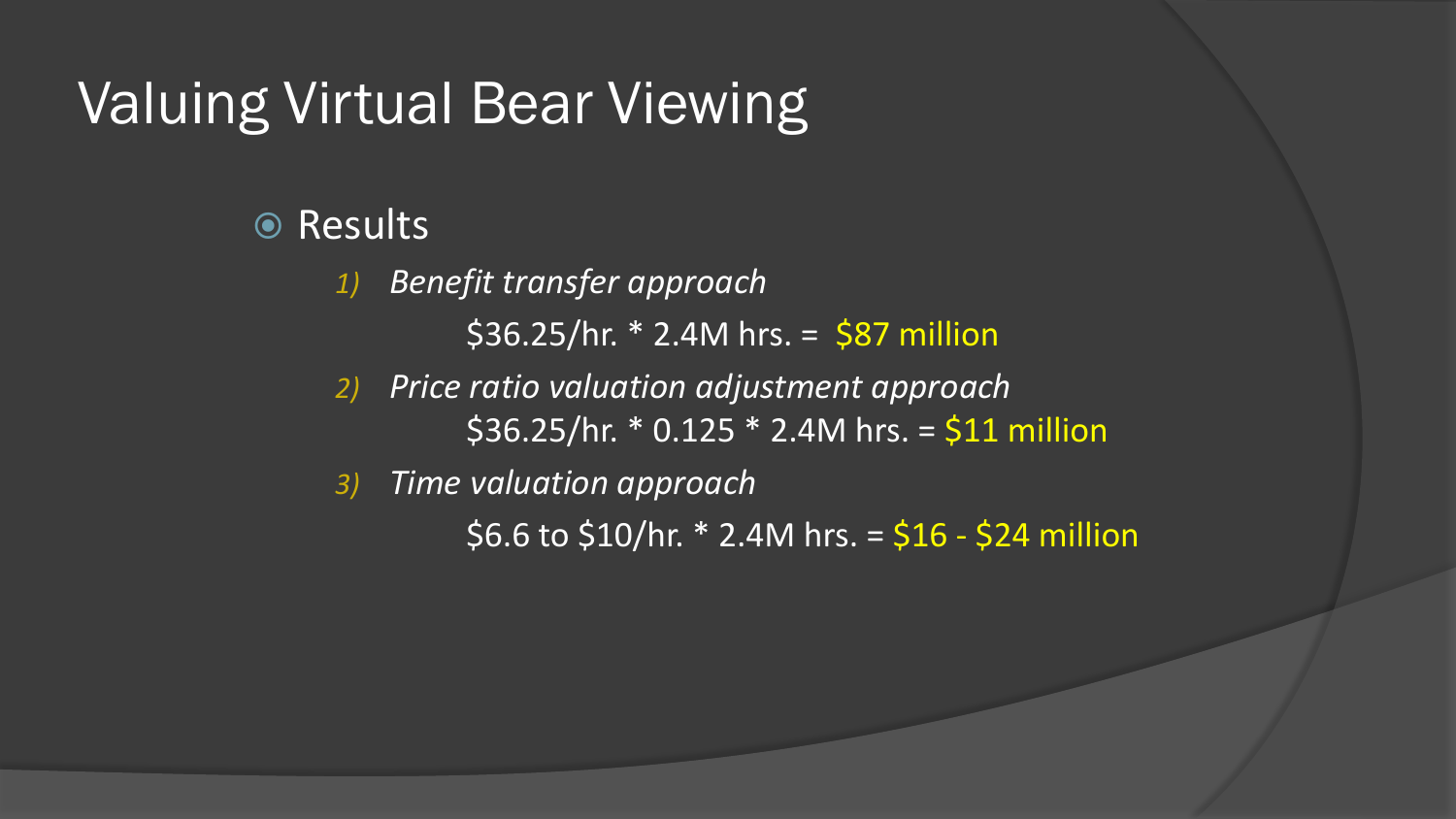# Conclusions & Next Steps

- Virtual visitor experiences can provide considerable economic value
- Various approaches exist to value people's use of NPS websites & webcams
- Use survey data to refine estimates





**◎** Opportunity to use existing visitor survey data to estimate TC models for various national parks